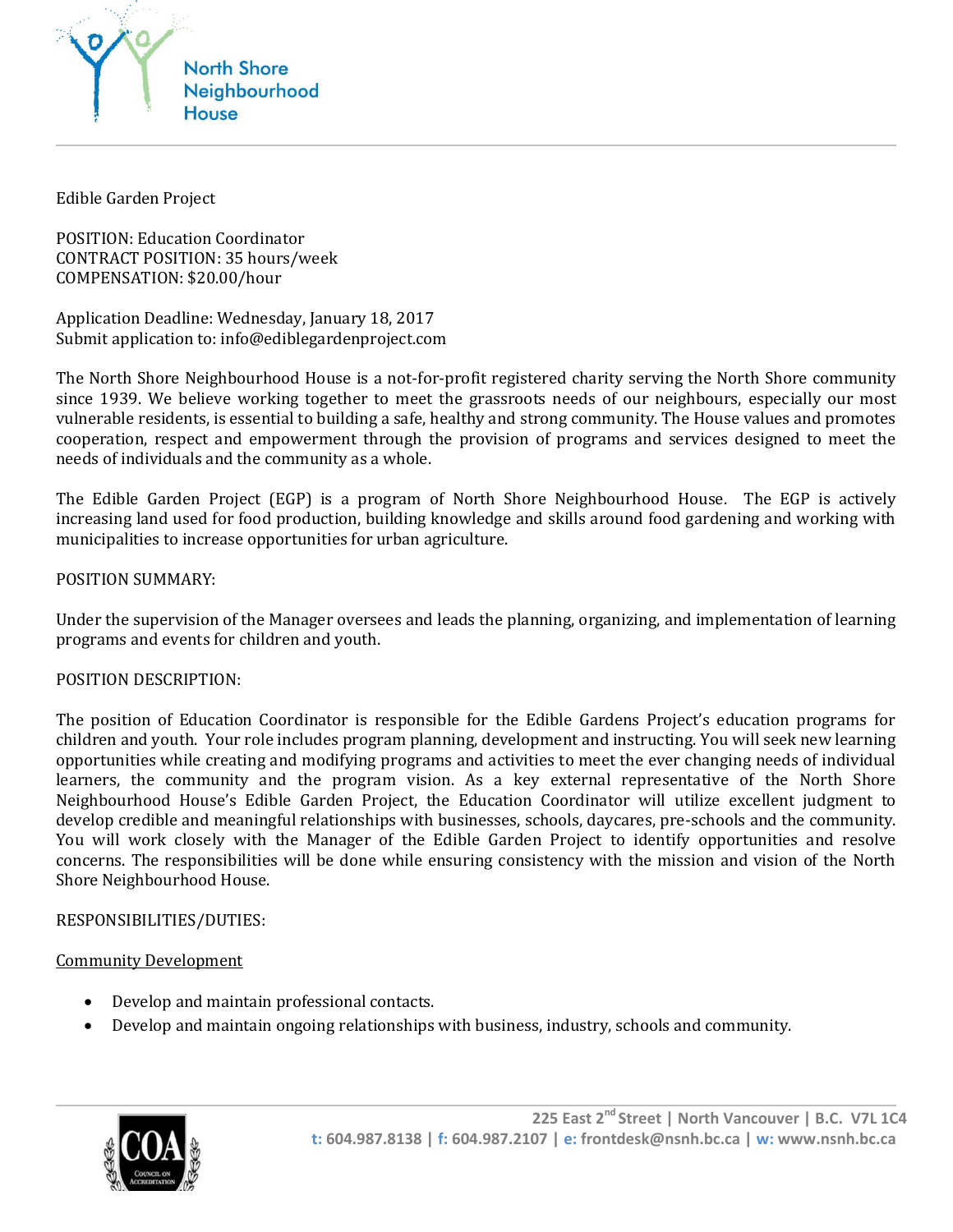

## Program Development and Implementation:

- Lead, design, initiate and implement learning programs and events for children and youth.
- Responsible for the creation and implementation of learning programs which may compliment school curriculum, engage children and youth, and help fulfill teacher's needs.
- Educate using visits to school gardens and EGP gardens and farm.
- Develop/create courses and programs to meet the needs of children and youth for after school and during the summer.
- Maintain program records and statistics.
- In conjunction with the Community Coordinator you are responsible for the recruitment, orientation and coordination of your program volunteers.

# Communications

- Communicate program activities (through website, newsletter and social media).
- Collaborate on the design of specific marketing materials.
- Promote program activities internally and externally.

## Requirements/qualifications:

- Ability to devise, research, prepares and delivers exciting and engaging learning sessions.
- Strong interpersonal, relationship building skills.
- Excellent oral and written skills.
- Strong organizational and planning skills.
- Proficient in a variety of computer applications.
- Familiarity with the North Shore community and community services.
- Teaching skills.
- Ability to work independently as well as part of a team.
- Teaching experience with children in an outdoor setting.
- Experience working in the non-profit sector.
- Flexible schedule.
- Access to transportation.
- Completion of a criminal record check is required.

# To Submit Your Application:

Email Subject Line: Coordinator\_EducationApplication

YOUR NAME Cover Letter and Resume: Please send as One PDF document, 3 page maximum (1 page Cover letter, 2 page resume) with this file name: FIRST NAME\_LAST NAME\_EducationCoord Email to: info@ediblegardenproject.com